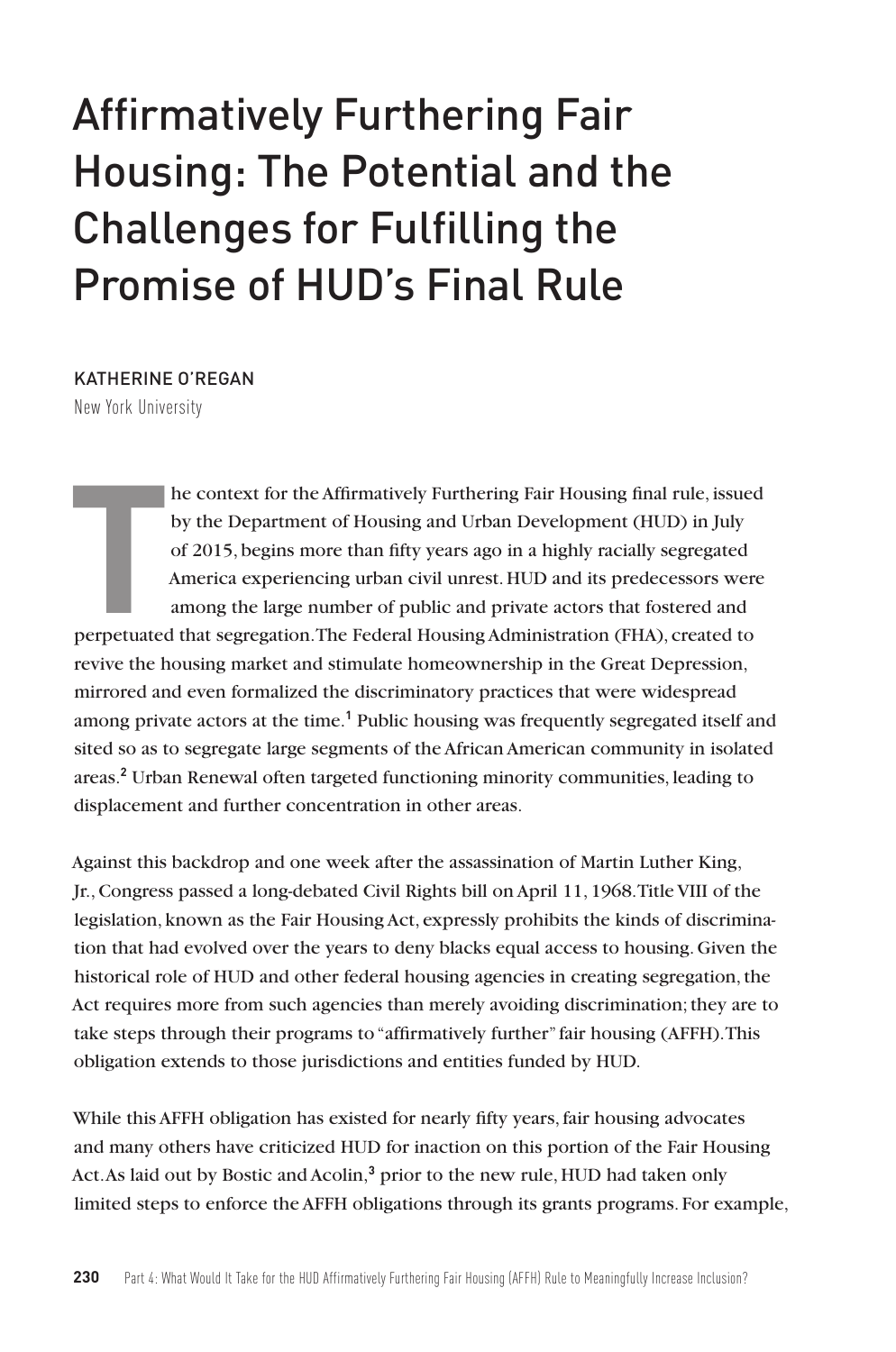internal and external reviews of the Analysis of Impediments (AI) process, the precursor to the current rule, found the approach greatly flawed.

# **HUD'S FINAL AFFH RULE**

It is in this context, the existence of AFFH obligations for HUD grantees but the absence of a clear and effective process for achieving them, that HUD issued its AFFH final rule. In broadest strokes, the rule requires jurisdictions and grantees to conduct an Analysis of Fair Housing (AFH), assessing their fair housing issues and describing goals for affirmatively furthering fair housing. The content of the AFH is standardized through an on-line assessment tool, which contains a variety of mandatory categories of analyses and specific questions in each. The tool provides participants with associated data and maps on their jurisdiction and region. Those data and maps are also available to the public, and participants are required to enlist meaningful community participation in identifying fair housing issues and shaping goals. Those goals must then be linked to a program participant's Consolidated Plan and/or Public Housing Agency (PHA) plan. Unlike the AI, the AFH must be submitted to HUD, and HUD has 60 days to determine whether to accept it.

## **CURRENT STATE OF PLAY**

The provision and use of data in a standardized assessment, combined with a process of public engagement and HUD final review, is a fundamentally different approach to AFFH that has been well received by many. It has also been loudly, and brutally, criticized. The Republican Party platform of 2016 referenced the rule as a threat to local control of zoning. Legislation has been entered into the House and Senate that would essentially erase the rule and anything like it, and also prohibit the use of federal dollars for the geospatial data.**<sup>4</sup>** HUD Secretary Ben Carson referred to the rule as "social engineering" prior to his nomination, although subsequent remarks suggest he has not finalized his views.**<sup>5</sup>**

## **KEY ISSUES AND CHALLENGES**

This current state of affairs raises a set of key questions about what it would take for HUD's AFFH to meaningfully increase inclusion.

## **Achieving Long-run Success in Light of Near-term Threats**

How can we help AFFH succeed in the long run if HUD is not supportive or is outright hostile right now?

Bostic and Acolin start us off by providing a clear and concise history and description of the rule. They note the critical role HUD could and should play in the near term. This would require HUD's investing not only in its own capacity to review and support AFHs, but also in the capacity of jurisdictions to conduct their AFH. Given federal budget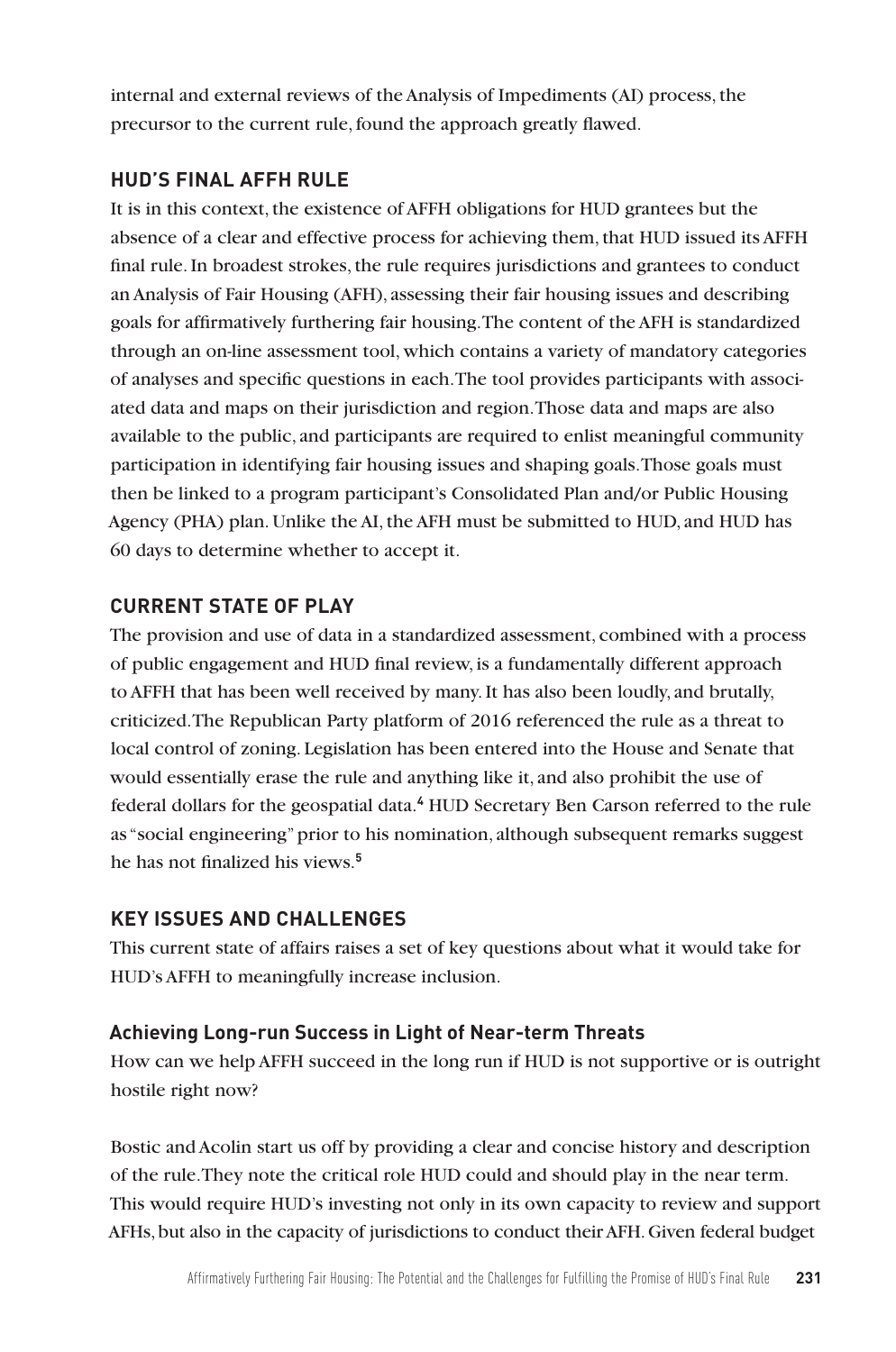discussions, no one expects HUD to do either. Yet there is minimal hand-wringing about the expected absence of HUD's near-term support in this set of papers. Collectively, the papers lay out a roadmap of what is needed from a much broader set of actors whose efforts can keep the AFFH rule headed towards long-term success. Lack of HUD efforts in the near term need not threaten the long-term success of AFFH.

The papers identify the largest immediate threat as the outright dismantling of the rule and the elimination of the associated online data. If the rule is dismantled, any future administration wishing to address the AFFH obligation would need to go through a full rule-making process, surmounting all of the obstacles that have slowed or stopped previous efforts.**<sup>6</sup>** This process would require sustained effort within HUD and cooperation across program offices that have historically held widely different views on AFFH, in addition to surmounting external political obstacles. In 1998, HUD did issue a Proposed AFFH Rule, to amend HUD regulations and establish AFFH performance standards. HUD received extensive public comments raising concerns about clarity and usefulness. HUD chose to not issue a final rule at that time. The most recent rule-making process raised no fewer concerns, and took most of the eight years of the Obama administration to get to completion. Even with the knowledge that the rule was a priority for the administration, there was considerable public skepticism that a final rule would be issued.

The long-run prospects of using the AFFH obligation in the Fair Housing Act as a lever for addressing segregation and fostering inclusion may not require HUD's active support in the near term, but does require that the architecture of the rule remain in place, even if temporarily dormant. If the rule remains intact but is not actively supported or enforced by HUD, there are still actors and jurisdictions who will move forward now. There could well be future leadership at HUD that will pick up where others left off. A question for broad supporters of the rule is: how do we ensure that the rule is not formally dismantled? Are there particular actions that should—or should *not*—be taken now so as to lower the likelihood that the current administration will undertake the effort of dismantling the rule?

#### **It Takes a Village**

Even under the best of circumstances, HUD alone cannot provide the needed resources and support for the creation and implementation of strong AFHs. How do we ensure robust participation by the broader set of actors needed for success?

Allen provides a clear list of what is needed at each stage of the AFH process for the rule to meet its full promise.**<sup>7</sup>** This list highlights the full arc of the AFH process, from initial analysis of data, to meaningful engagement of communities of color, through to designing and ultimately implementing effective strategies. Each of these stages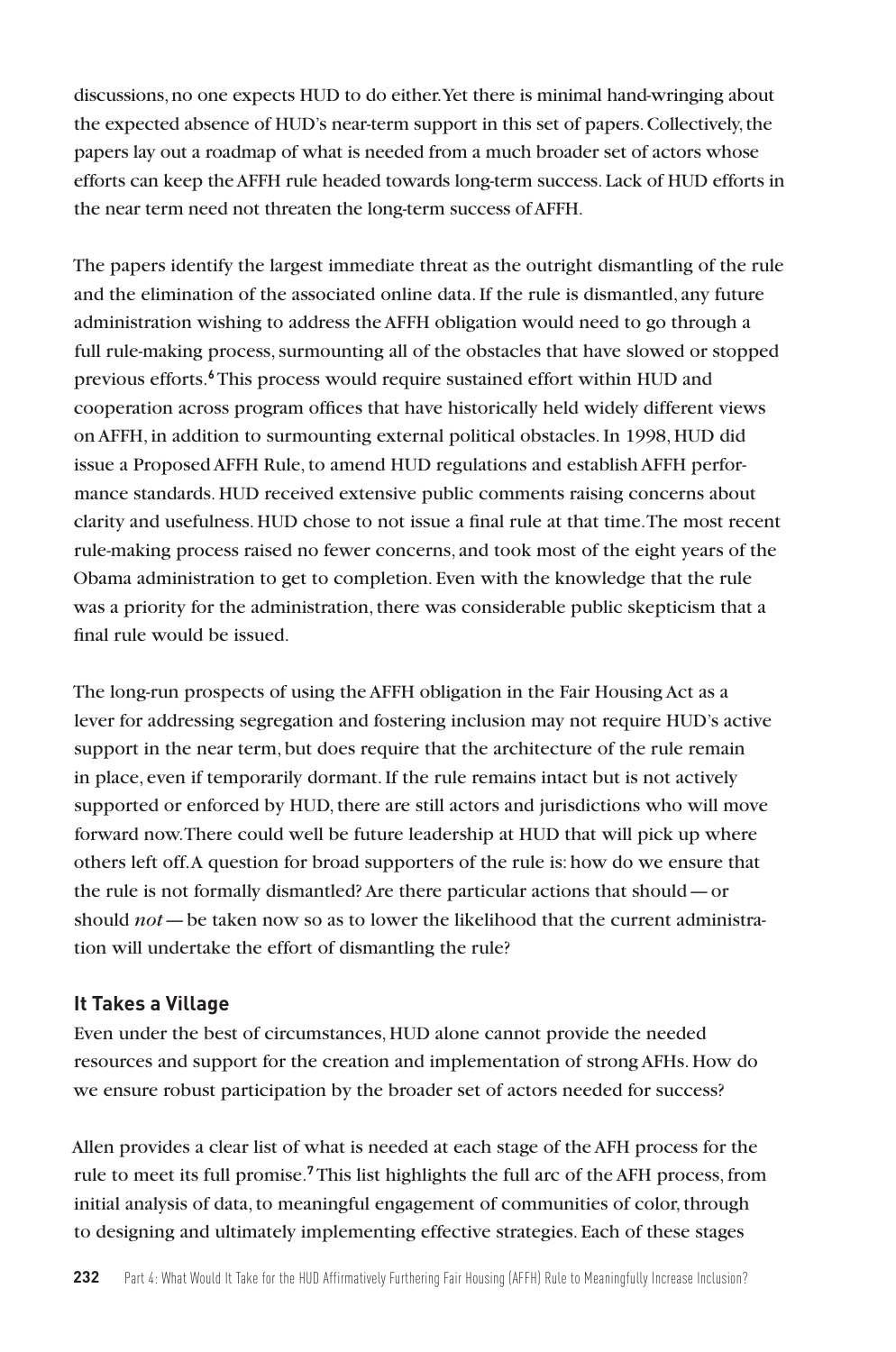can—and needs to be—supported by a range of actors who can add to local capacity. As he says, "the full promise of AFFH will not be realized without a 'ground game.'"**<sup>8</sup>** He specifically makes his call to action for the needed capacity to academics and foundations, rather than HUD. This goal creates a challenge, as those actors are dispersed, and there is not an obvious coordinating body for mobilizing local actors.

#### **Data Alone Is Not Knowledge**

This exercise is heavily dependent on analysis of HUD-provided data from national sources, as well as local data and knowledge. How do we ensure there is local capacity for the heavy analytical lift of a robust AFH?

The papers by Bostic and Acolin and by Allen both emphasize the powerful role of data in the new AFH process, and the critical role of local actors in leveraging those data. The data are meant to reduce the burden of the standardized assessment tool; to provide a minimum floor of analytics across jurisdictions; and, perhaps most importantly, to be publically available to empower members of those communities who might otherwise have little voice. Two conditions must be met for the data to play this role: that the national data are updated and made available in digestible form, and that jurisdictions have the capacity to analyze these (and local) data.

With regard to the first condition, there is certainly the risk that HUD will not continue to provide the data publicly. Even in the absence of legislative action to limit federal provision of such data, HUD could simply stop updating the existing data. HUD, however, does not have a unique advantage in translating what are primarily publicly available data into usable maps and tables. I would argue this first risk is fairly small as numerous others can—and will—step into this space. The second risk is the larger risk—that many jurisdictions and community members lack the capacity to analyze those data and combine them with local data. Such capacity is very uneven across jurisdictions, and with the likely retreat of HUD from providing assistance, even greater resources are needed for the data to have the empowering and equalizing effect originally intended. Allen in particular lays out extensive examples of fair housing cases where it was the capacity to analyze data appropriately that won the day. The distinction between data and effective analysis is not made often enough in understanding what it will take for AFFH to succeed. Jurisdictions need more than data: they and all interested parties need the capacity to make good use of the data.

## **Good Planning Versus Good Lawsuits**

How do we manage the tension between AFFH's role as a planning tool and its role as an enforcement tool?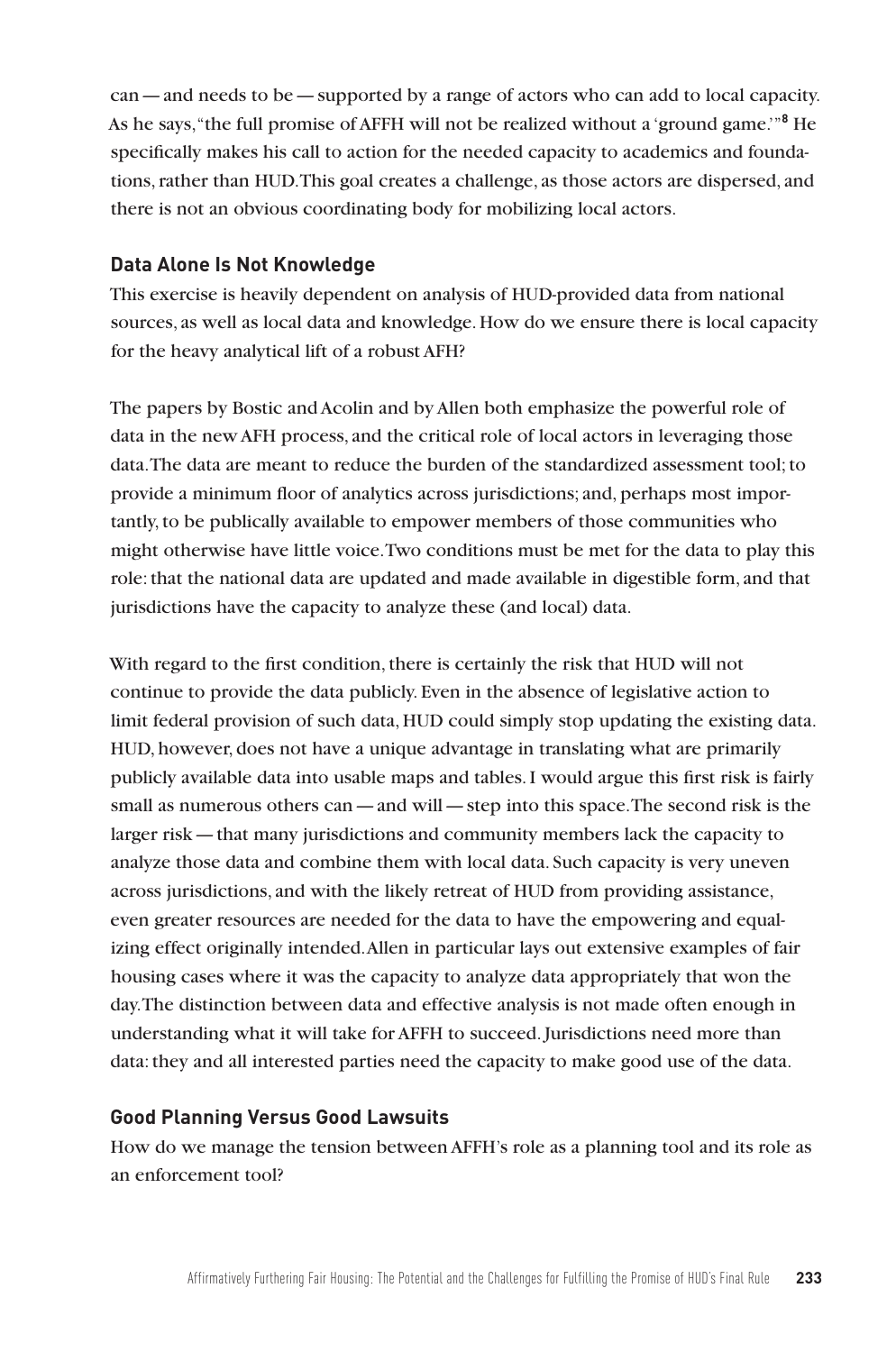There is an inherent tension in the AFH process that connects to HUD's dual goals of supporting more effective planning and enforcing compliance with the Fair Housing Act. All three papers highlight these roles and potential tensions. Building on the stages of the AFH process laid out in Allen, Julian creates a very useful categorization of jurisdictions by their level of acceptance of the letter and spirit of the law, their capacity to analyze, and their capacity and willingness to ultimately implement strategies.**<sup>9</sup>** Those most willing and able are 1's; those who are outright hostile are 4's.

The distinction between willingness and capacity for the first stages of AFH and willingness and capacity to move from AFH to actual action is quite useful and made by both Julian and Allen. Different strategies are likely needed for jurisdictions lacking data capacity than for those unable to develop actionable plans to address issues that surface in their AFH. HUD's rule serves as a planning enhancement for jurisdictions lying on the spectrum from 1 to 3; its power is solely in enforcement for jurisdictions that are a 4. The stance HUD needs to take to partner well with jurisdictions in categories 1–3 is a different stance than jurisdictions in category 4. Such flexibility in approach may be necessary for success, but poses a challenge for HUD. Will HUD manage to navigate these dual roles? In the absence of HUD as enforcer, Allen and Julian both suggest non-HUD enforcement paths.

#### **We Need a Bigger Boat**

The geographic and sector scope of the problem – and solution, is larger than HUD's siloed planning requirements. Can we harness AFFH for larger, bolder solutions?

As pointed out in Bostic and Acolin, addressing residential segregation and the unevenness of opportunity across places requires a larger geographic scale than singular jurisdictions, and resources far beyond housing. Housing provides more than shelter, and it is the full complement of where one lives—the safety, the transit, the schools, that ultimately determines whether residents have full access to opportunity. The funding levers needed to adequately re-invest in distressed communities, a valid strategy within the 'balanced approach' endorsed by HUD, need to be tapped by having a broad engagement strategy across sectors and jurisdictions. While the HUD rule encourages collaboration on AFH submissions, there are limited incentives. What is the longer run path to supporting the type of regional AFHs needed for more impactful changes? Does this require a different or additional engagement strategy beyond Allen's suggestions?

## **CONCLUSION**

The large number of advocates, policymakers, and communities concerned and frustrated by the persistence of racial segregation in the U.S. saw HUD's final rule as the architecture for truly—and finally—making progress. Recent political events have